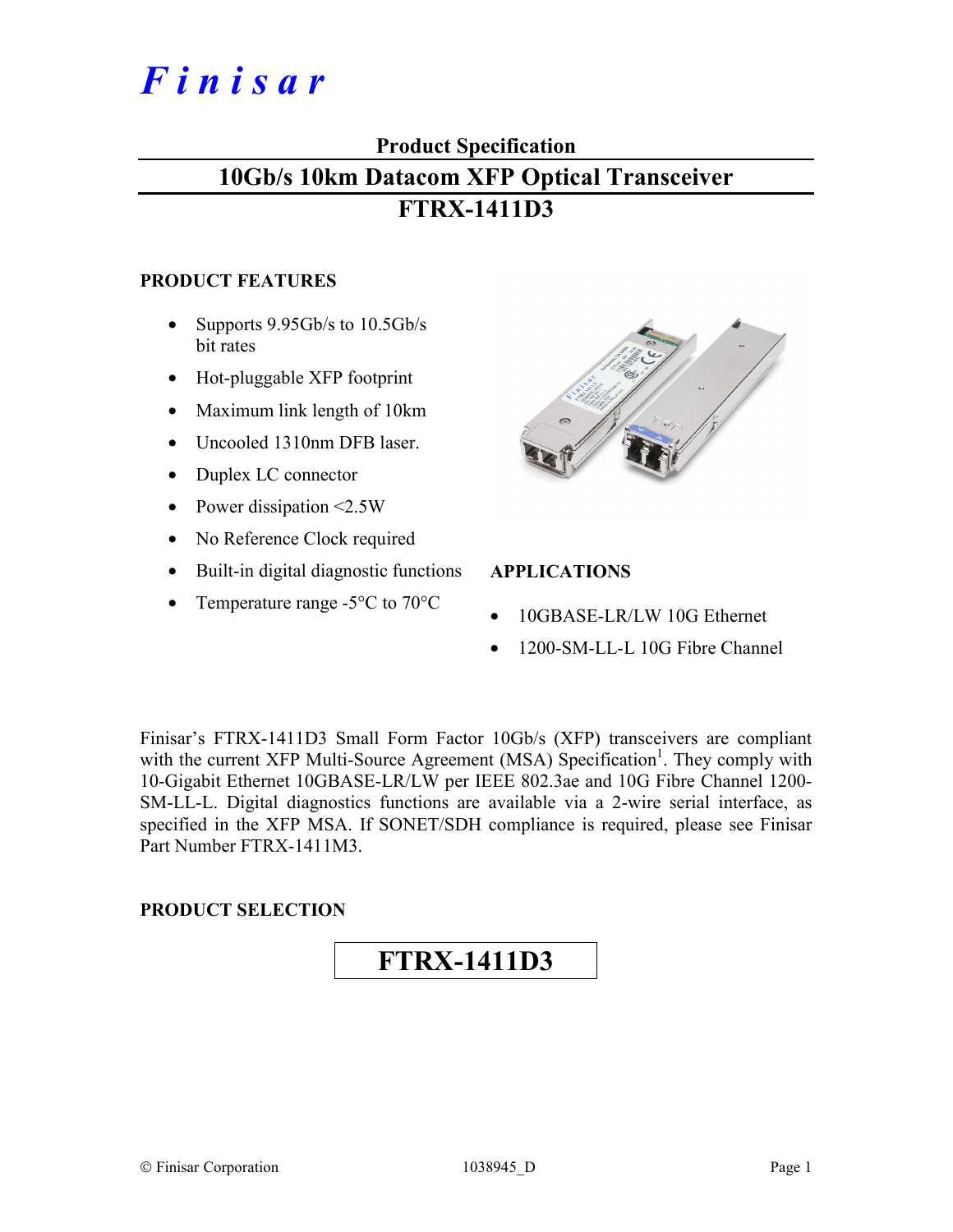## **I. Pin Descriptions**

| Pin              | Logic   | <b>Symbol</b>     | Name/Description                                              | Ref.           |
|------------------|---------|-------------------|---------------------------------------------------------------|----------------|
| 1                |         | <b>GND</b>        | Module Ground                                                 |                |
| $\overline{2}$   |         | VEE5              | Optional -5.2 Power Supply - Not required                     |                |
| $\overline{3}$   | LVTTL-I | Mod-Desel         | Module De-select; When held low allows the module to          |                |
|                  |         |                   | respond to 2-wire serial interface commands                   |                |
| $\overline{4}$   | LVTTL-O |                   | Interrupt (bar); Indicates presence of an important condition | $\overline{2}$ |
|                  |         | Interrupt         | which can be read over the serial 2-wire interface            |                |
| 5                | LVTTL-I | <b>TX DIS</b>     | Transmitter Disable; Transmitter laser source turned off      |                |
| 6                |         | VCC5              | +5 Power Supply                                               |                |
| $\boldsymbol{7}$ |         | <b>GND</b>        | Module Ground                                                 | 1              |
| 8                |         | VCC3              | +3.3V Power Supply                                            |                |
| $\overline{9}$   |         | VCC3              | +3.3V Power Supply                                            |                |
| $\overline{10}$  | LVTTL-I | $\overline{SCL}$  | Serial 2-wire interface clock                                 | $\overline{2}$ |
| 11               | LVTTL-  | <b>SDA</b>        | Serial 2-wire interface data line                             | $\overline{2}$ |
|                  | I/O     |                   |                                                               |                |
| 12               | LVTTL-O | Mod_Abs           | Module Absent; Indicates module is not present. Grounded      | $\overline{2}$ |
|                  |         |                   | in the module.                                                |                |
| 13               | LVTTL-O | Mod NR            | Module Not Ready; Finisar defines it as a logical OR          | $\overline{2}$ |
|                  |         |                   | between RX LOS and Loss of Lock in TX/RX.                     |                |
| 14               | LVTTL-O | RX LOS            | Receiver Loss of Signal indicator                             | $\overline{2}$ |
| $\overline{15}$  |         | <b>GND</b>        | Module Ground                                                 | $\mathbf{1}$   |
| $\overline{16}$  |         | <b>GND</b>        | Module Ground                                                 | $\mathbf{1}$   |
| 17               | $CML-O$ | RD-               | Receiver inverted data output                                 |                |
| $\overline{18}$  | $CML-O$ | $RD+$             | Receiver non-inverted data output                             |                |
| 19               |         | <b>GND</b>        | Module Ground                                                 | $\mathbf{1}$   |
| 20               |         | $\overline{VCC2}$ | +1.8V Power Supply - Not required                             |                |
| $\overline{21}$  | LVTTL-I | P Down/RST        | Power Down; When high, places the module in the low           |                |
|                  |         |                   | power stand-by mode and on the falling edge of P Down         |                |
|                  |         |                   | initiates a module reset                                      |                |
|                  |         |                   | Reset; The falling edge initiates a complete reset of the     |                |
|                  |         |                   | module including the 2-wire serial interface, equivalent to a |                |
|                  |         |                   | power cycle.                                                  |                |
| 22               |         | VCC <sub>2</sub>  | +1.8V Power Supply - Not required                             |                |
| 23               |         | <b>GND</b>        | Module Ground                                                 | $\mathbf{1}$   |
| $\overline{24}$  | PECL-I  | RefCLK+           | Reference Clock non-inverted input, AC coupled on the         | $\overline{3}$ |
|                  |         |                   | host board - Not required                                     |                |
| 25               | PECL-I  | RefCLK-           | Reference Clock inverted input, AC coupled on the host        | $\overline{3}$ |
|                  |         |                   | board - Not required                                          |                |
| 26               |         | <b>GND</b>        | Module Ground                                                 | 1              |
| $\overline{27}$  |         | GND               | Module Ground                                                 | $\mathbf{1}$   |
| 28               | CML-I   | TD-               | Transmitter inverted data input                               |                |
| $\overline{29}$  | CML-I   | $TD+$             | Transmitter non-inverted data input                           |                |
| $\overline{30}$  |         | <b>GND</b>        | Module Ground                                                 | 1              |

Notes:

1. Module circuit ground is isolated from module chassis ground within the module.

2. Open collector; should be pulled up with 4.7k – 10kohms on host board to a voltage between 3.15V and 3.6V.

3. A Reference Clock input is not required by the FTRX-1411D3. If present, it will be ignored.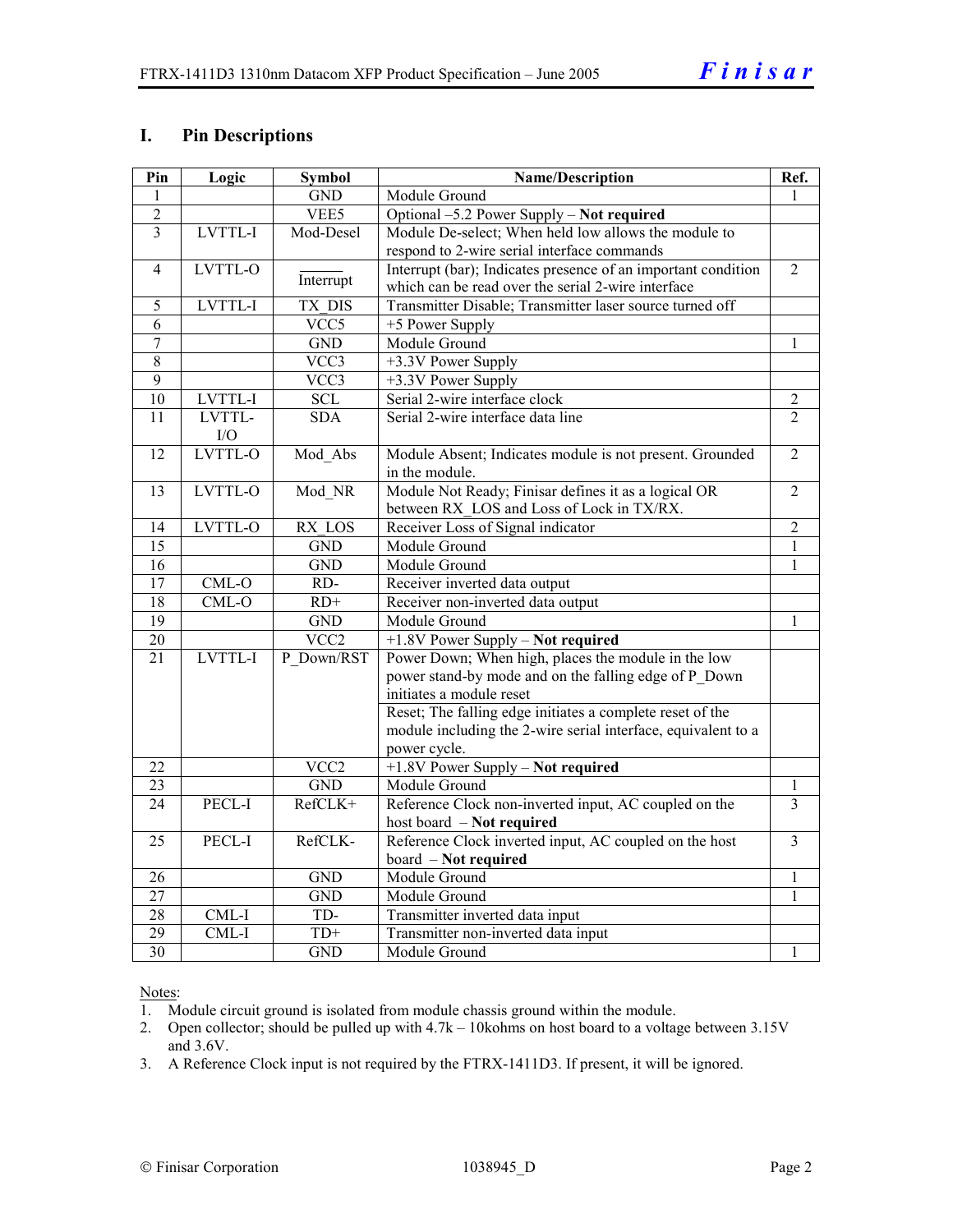



## **II. Absolute Maximum Ratings**

| <b>Parameter</b>                  | <b>Symbol</b> | Min    | Tvp | Max | Unit    | Ref. |
|-----------------------------------|---------------|--------|-----|-----|---------|------|
| Maximum Supply Voltage 1          | Vcc3          | $-0.5$ |     |     |         |      |
| Maximum Supply Voltage 2          | Vcc5          | $-0.5$ |     |     |         |      |
| <b>Storage Temperature</b>        |               | -40    |     |     | $\circ$ |      |
| <b>Case Operating Temperature</b> | OP.           | - 1    |     |     | $\circ$ |      |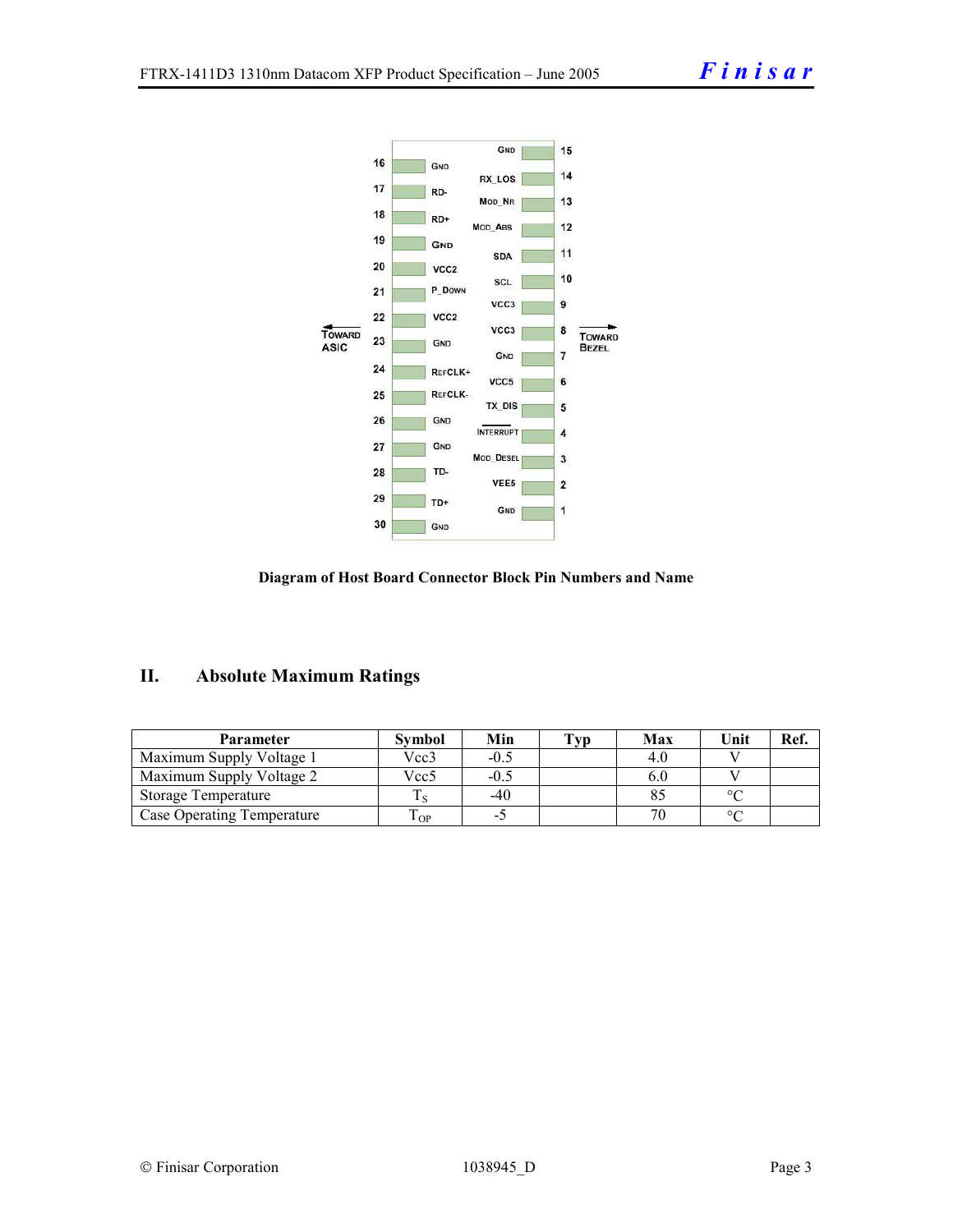| Parameter                                        | <b>Symbol</b>           | Min         | Typ | Max              | Unit | Ref.           |
|--------------------------------------------------|-------------------------|-------------|-----|------------------|------|----------------|
| Main Supply Voltage                              | Vcc5                    | 4.75        |     | 5.25             | V    |                |
| Supply Voltage #2                                | Vcc3                    | 3.13        |     | 3.45             | V    |                |
| $\overline{\text{Supply}}$ Current – Vcc5 supply | Icc <sub>5</sub>        |             |     | 320              | mA   |                |
| Supply Current – Vcc3 supply                     | Icc3                    |             |     | 265              | mA   |                |
| Module total power                               | P                       |             |     | 2.5              | W    |                |
| <b>Transmitter</b>                               |                         |             |     |                  |      |                |
| Input differential impedance                     | $R_{in}$                |             | 100 |                  | Ω    | $\overline{2}$ |
| Differential data input swing                    | Vin,pp                  | 120         |     | 820              | mV   |                |
| Transmit Disable Voltage                         | $\rm V_{D}$             | 2.0         |     | Vcc              | V    | 3              |
| Transmit Enable Voltage                          | $V_{EN}$                | <b>GND</b>  |     | $GND+0.8$        | V    |                |
| <b>Transmit Disable Assert Time</b>              |                         |             |     | 10               | us   |                |
| Receiver                                         |                         |             |     |                  |      |                |
| Differential data output swing                   | Vout,pp                 | 340         | 650 | 850              | mV   | $\overline{4}$ |
| Data output rise time                            | t,                      |             |     | 38               | ps   | 5              |
| Data output fall time                            | $t_f$                   |             |     | 38               | ps   | 5              |
| <b>LOS Fault</b>                                 | $V_{LOS \frac{fault}{}$ | $Vec - 0.5$ |     | $Vec_{HOST}$     | V    | 6              |
| <b>LOS</b> Normal                                | $V_{LOS\,norm}$         | <b>GND</b>  |     | $GND+0.5$        | V    | 6              |
| Power Supply Rejection                           | <b>PSR</b>              |             |     | See Note 6 below |      | 7              |

## **III.** Electrical Characteristics ( $T_{OP}$  = -5 to 70 °C,  $V_{CC5}$  = 4.75 to 5.25 Volts)

Notes:

- 1. Maximum total power value is specified across the full temperature and voltage range.
- 2. After internal AC coupling.
- 3. Or open circuit.
- 4. Into 100 ohms differential termination.
- 5.  $20 80 \%$
- 6. Loss Of Signal is open collector to be pulled up with a 4.7k 10kohm resistor to 3.15 3.6V. Logic 0 indicates normal operation; logic 1 indicates no signal detected.
- 7. Per Section 2.7.1. in the XFP MSA Specification<sup>1</sup>.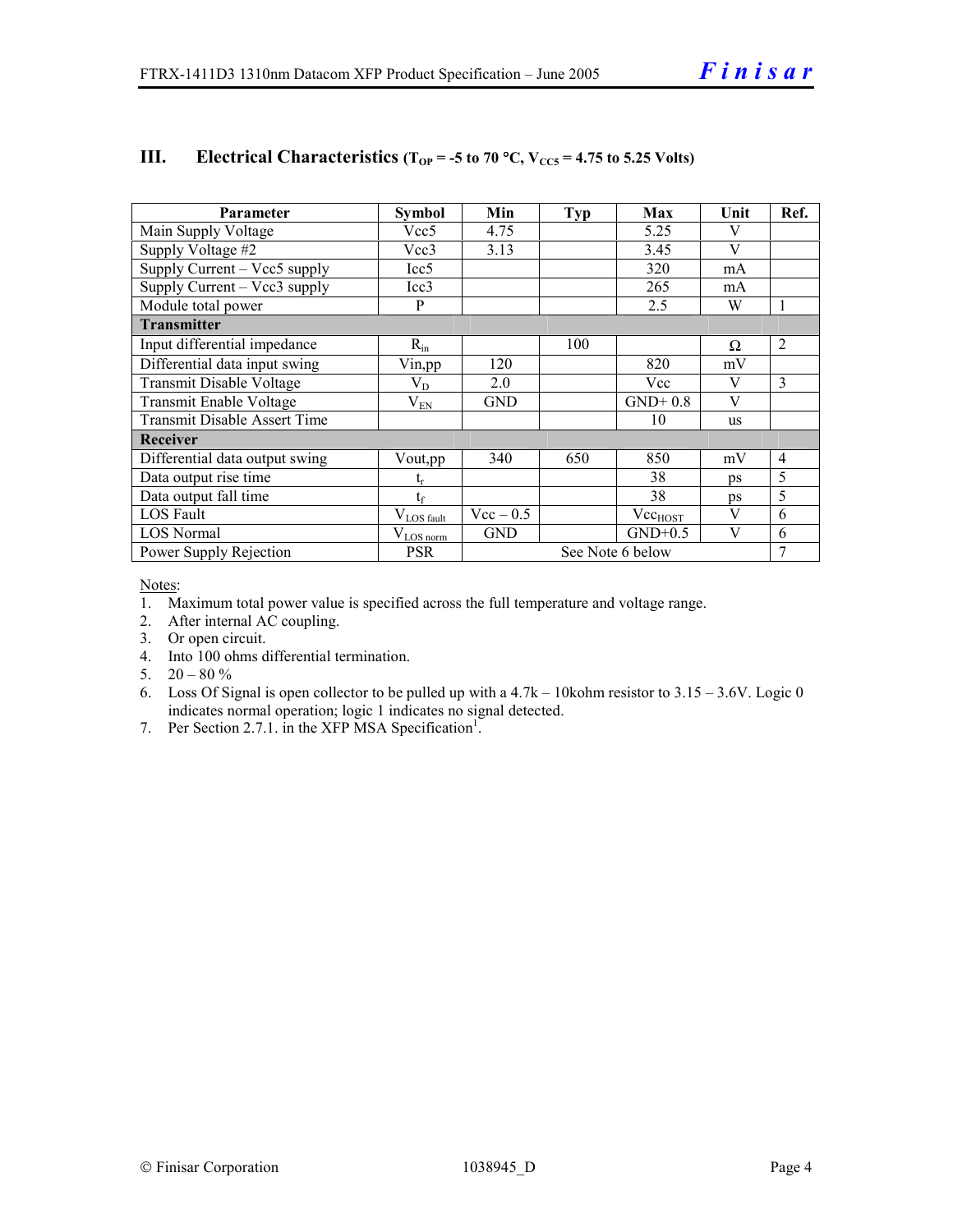| Parameter                                 | <b>Symbol</b>        | Min    | Typ | <b>Max</b>               | Unit  | Ref.         |
|-------------------------------------------|----------------------|--------|-----|--------------------------|-------|--------------|
| <b>Transmitter</b>                        |                      |        |     |                          |       |              |
| <b>Optical Modulation Amplitude</b>       | $P_{OMA}$            | $-4.8$ |     |                          | dBm   |              |
| (OMA)                                     |                      |        |     |                          |       |              |
| Maximum Launch Power                      | $P_{MAX}$            |        |     | 0.5                      | dBm   |              |
| Optical Wavelength                        | λ                    | 1260   |     | 1355                     | nm    |              |
| Sidemode Supression ratio                 | $SSR_{min}$          | 30     |     |                          | dB    |              |
| <b>Optical Extinction Ratio</b>           | ER                   | 3.5    |     |                          | dB    |              |
| <b>Transmitter and Dispersion Penalty</b> | <b>TDP</b>           |        |     | 3.2                      | dB    |              |
| Average Launch power of OFF               | $P_{OFF}$            |        |     | $-30$                    | dBm   |              |
| transmitter                               |                      |        |     |                          |       |              |
| Tx Jitter                                 | $Tx_i$               |        |     | Per 802.3ae requirements |       |              |
| <b>Relative Intensity Noise</b>           | <b>RIN</b>           |        |     | $-130$                   | dB/Hz |              |
| Receiver                                  |                      |        |     |                          |       |              |
| Receiver Sensitivity (OMA)                | $R_{SENS1}$          |        |     | $-12.6$                  | dBm   | $\mathbf{1}$ |
| $(a)$ 10.5Gb/s                            |                      |        |     |                          |       |              |
| <b>Stressed Receiver Sensitivity</b>      | $R_{\text{SENS2}}$   |        |     | $-10.3$                  | dBm   | 2            |
| $(OMA)$ @ 10.5Gb/s                        |                      |        |     |                          |       |              |
| Maximum Input Power                       | $P_{MAX}$            | $+0.5$ |     |                          | dBm   |              |
| <b>Optical Center Wavelength</b>          | $\lambda_{\rm C}$    | 1260   |     | 1600                     | nm    |              |
| <b>Receiver Reflectance</b>               | $R_{\underline{rx}}$ |        |     | $-12$                    | dB    |              |
| <b>LOS De-Assert</b>                      | LOS <sub>D</sub>     |        |     | $-18$                    | dBm   |              |
| <b>LOS Assert</b>                         | LOS <sub>A</sub>     | $-32$  |     |                          | dBm   |              |
| LOS Hysteresis                            |                      | 0.5    |     |                          | dB    |              |

## **IV.** Optical Characteristics ( $T_{OP}$  = -5 to 70°C,  $V_{CC5}$  = 4.75 to 5.25 Volts)

#### Notes:

1. Measured with worst ER; BER<10<sup>-12</sup>;  $2^{31} - 1$  PRBS.

2. Per IEEE 802.3ae. Equivalent to –13.3 dBm average power at Infinite ER.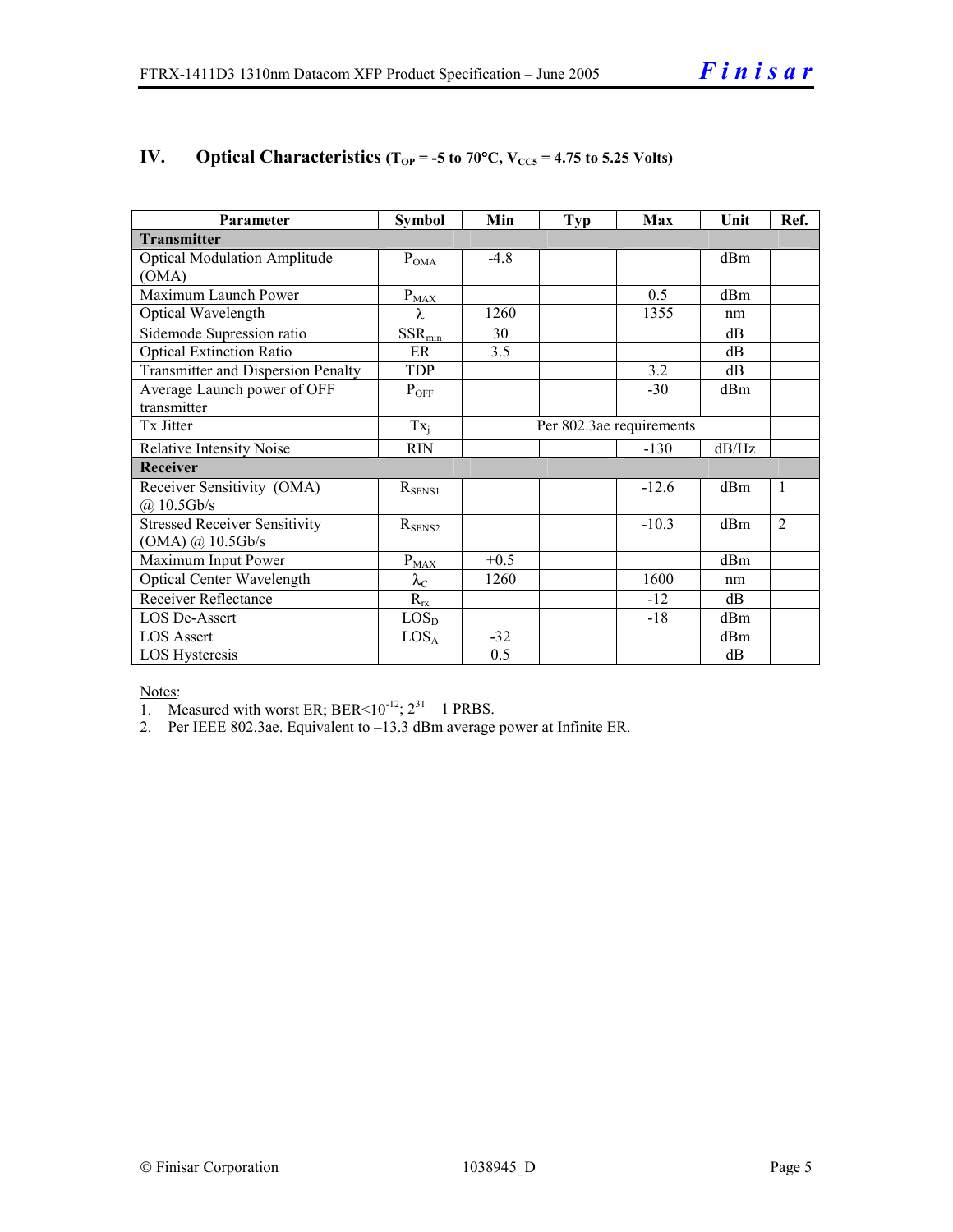## **V. General Specifications**

| <b>Parameter</b>           | <b>Symbol</b> | Min  | $\mathbf{T}_{\mathbf{V}\mathbf{p}}$ | Max        | <b>Units</b>    | Ref. |
|----------------------------|---------------|------|-------------------------------------|------------|-----------------|------|
| <b>Bit Rate</b>            | BR            | 9.95 |                                     | 10.5       | $\mathrm{Gb/s}$ |      |
| <b>Bit Error Ratio</b>     | BER           |      |                                     | $10^{-12}$ |                 |      |
| Max. Supported Link Length | $L_{MAX}$     |      |                                     |            | km              |      |

Notes:

2. Tested with a  $2^{31} - 1$  PRBS

## **VI. Environmental Specifications**

Finisar XFP transceivers have an operating temperature range from  $-5^{\circ}C$  to  $+70^{\circ}C$  case temperature.

| Parameter                  | Svmbol     | Min    | $\mathbf{T}_{\mathbf{V}\mathbf{p}}$ | Max | <b>Units</b> | Ref. |
|----------------------------|------------|--------|-------------------------------------|-----|--------------|------|
| Case Operating Temperature | $\cdot$ op | $\sim$ |                                     |     | $\circ$      |      |
| Storage Temperature        | ᠇<br>⊥ sto | -40    |                                     |     | $\circ$      |      |

### **VII. Regulatory Compliance**

Finisar XFP transceivers are Class 1 Laser Products. They are certified per the following standards:

| <b>Feature</b> | Agency          | <b>Standard</b>                      | Certificate   |
|----------------|-----------------|--------------------------------------|---------------|
|                |                 |                                      | <b>Number</b> |
| Laser Eye      | <b>FDA/CDRH</b> | CDRH 21 CFR 1040 and Laser Notice 50 | 9210176-40    |
| Safety         |                 |                                      |               |
| Laser Eye      | <b>TÜV</b>      | EN 60825-1: 1994+A11:1996+A2:2001    | 72031178      |
| Safety         |                 | IEC 60825-1: 1993+A1:1997+A2:2001    |               |
|                |                 | IEC 60825-2: 2000, Edition 2         |               |
| Electrical     | <b>TÜV</b>      | EN 60950                             | 72031178      |
| Safety         |                 |                                      |               |
| Electrical     | UL/CSA          | <b>CLASS 3862.07</b>                 | 1439230       |
| Safety         |                 | <b>CLASS 3862.87</b>                 |               |
|                |                 |                                      |               |

Copies of the referenced certificates are available at Finisar Corporation upon request.

<sup>1.</sup> 10GBASE-LR, 10GBASE-LW, 1200-SM-LL-L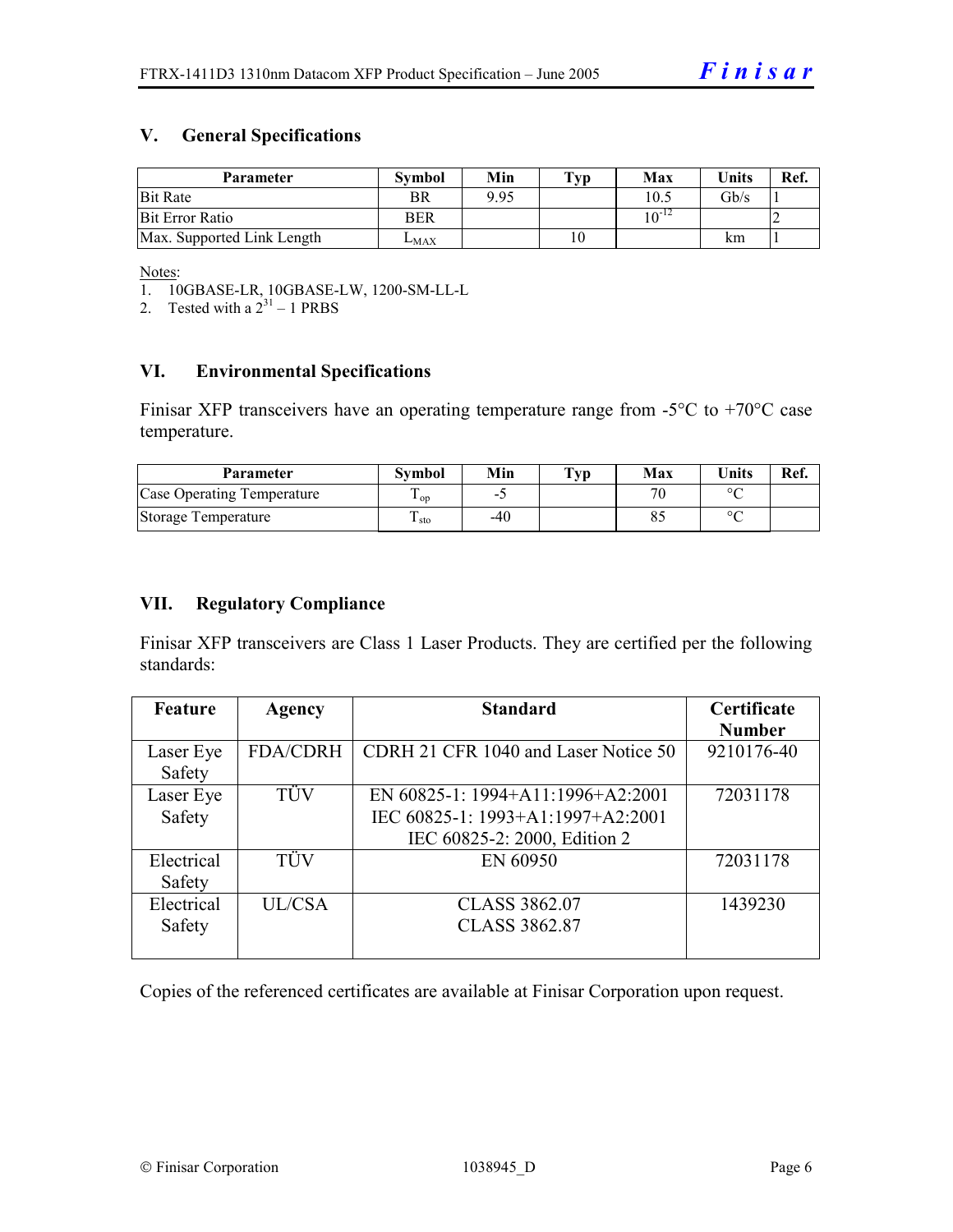## **VIII. Digital Diagnostic Functions**

As defined by the  $XFP$  MSA<sup>1</sup>, Finisar  $XFP$  transceivers provide digital diagnostic functions via a 2-wire serial interface, which allows real-time access to the following operating parameters:

- Transceiver temperature
- Laser bias current
- Transmitted optical power
- Received optical power
- Transceiver supply voltage

It also provides a sophisticated system of alarm and warning flags, which may be used to alert end-users when particular operating parameters are outside of a factory-set normal range.

The operating and diagnostics information is monitored and reported by a Digital Diagnostics Transceiver Controller (DDTC) inside the transceiver, which is accessed through the 2-wire serial interface. When the serial protocol is activated, the serial clock signal (SCL pin) is generated by the host. The positive edge clocks data into the XFP transceiver into those segments of its memory map that are not write-protected. The negative edge clocks data from the XFP transceiver. The serial data signal (SDA pin) is bi-directional for serial data transfer. The host uses SDA in conjunction with SCL to mark the start and end of serial protocol activation. The memories are organized as a series of 8-bit data words that can be addressed individually or sequentially. The 2-wire serial interface provides sequential or random access to the 8 bit parameters, addressed from 000h to the maximum address of the memory.

For more detailed information including memory map definitions, please see Finisar Application Note AN-2035 "Digital Diagnostic Monitoring Interface for XFP Optical Transceivers", or the XFP MSA Specification<sup>1</sup>.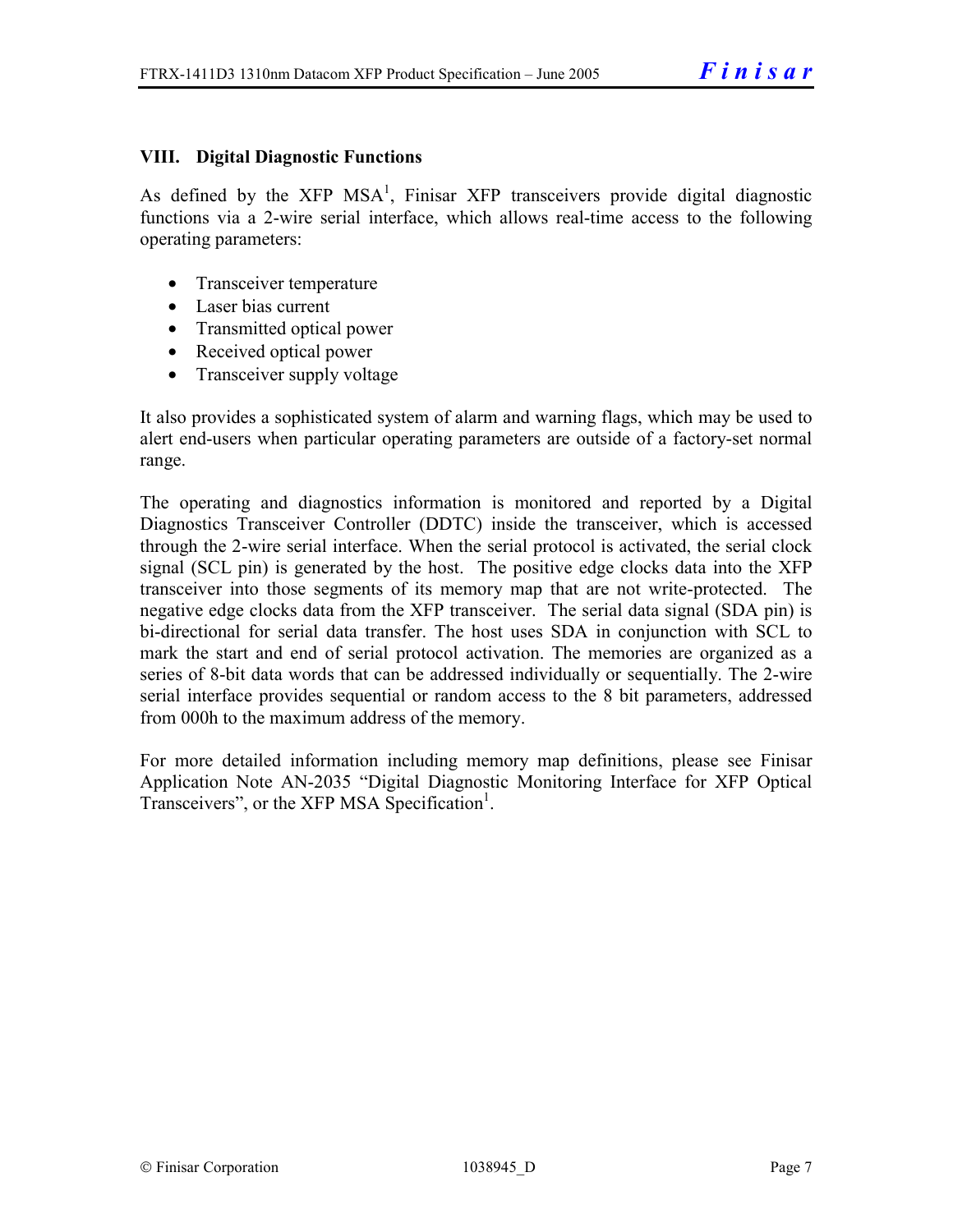## **IX. Mechanical Specifications**

Finisar's XFP transceivers are compliant with the dimensions defined by the XFP Multi-Sourcing Agreement (MSA).



**XFP Transceiver (dimensions are in mm)**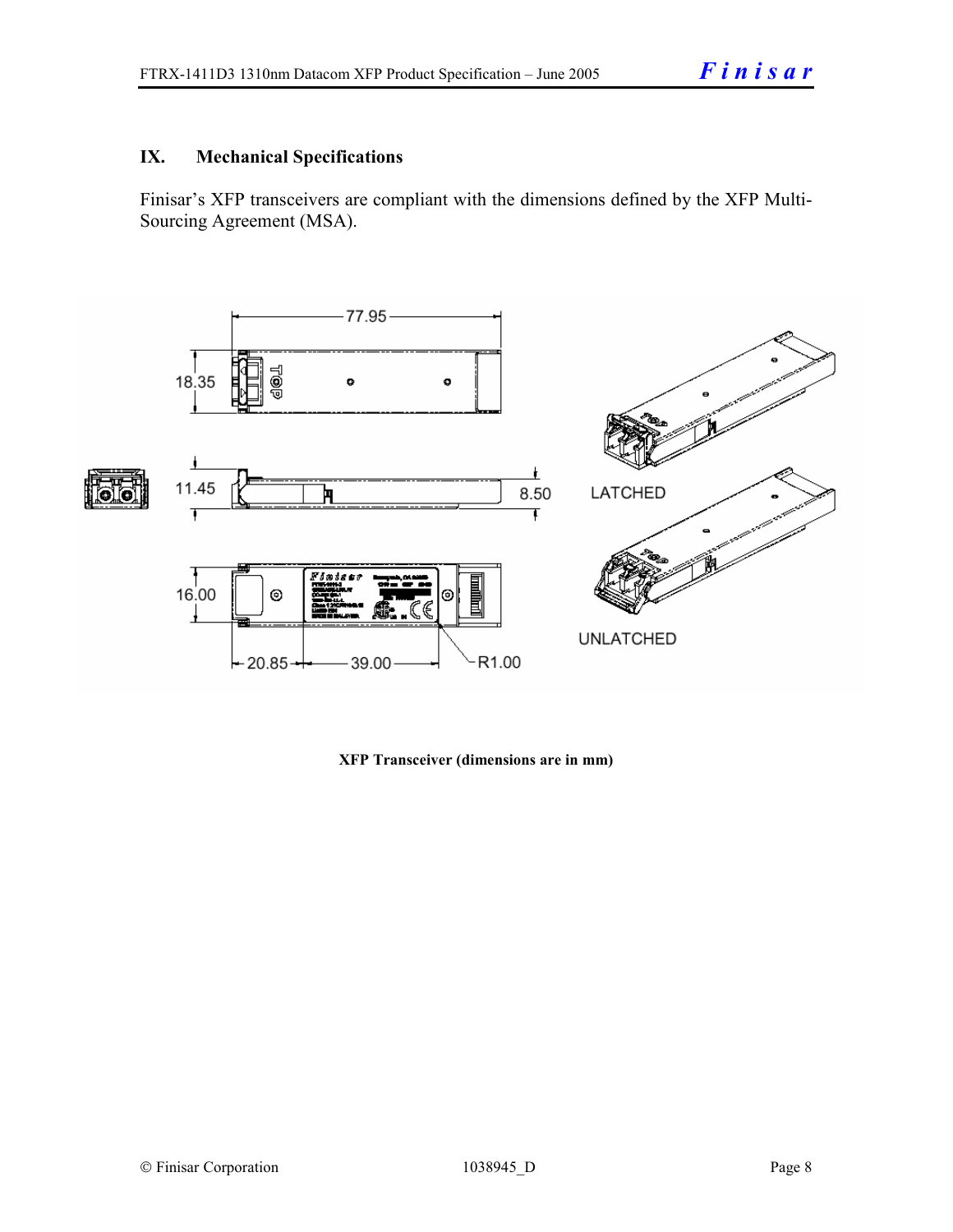

## **X. PCB Layout and Bezel Recommendations**

**XFP Host Board Mechanical Layout (dimensions are in mm)**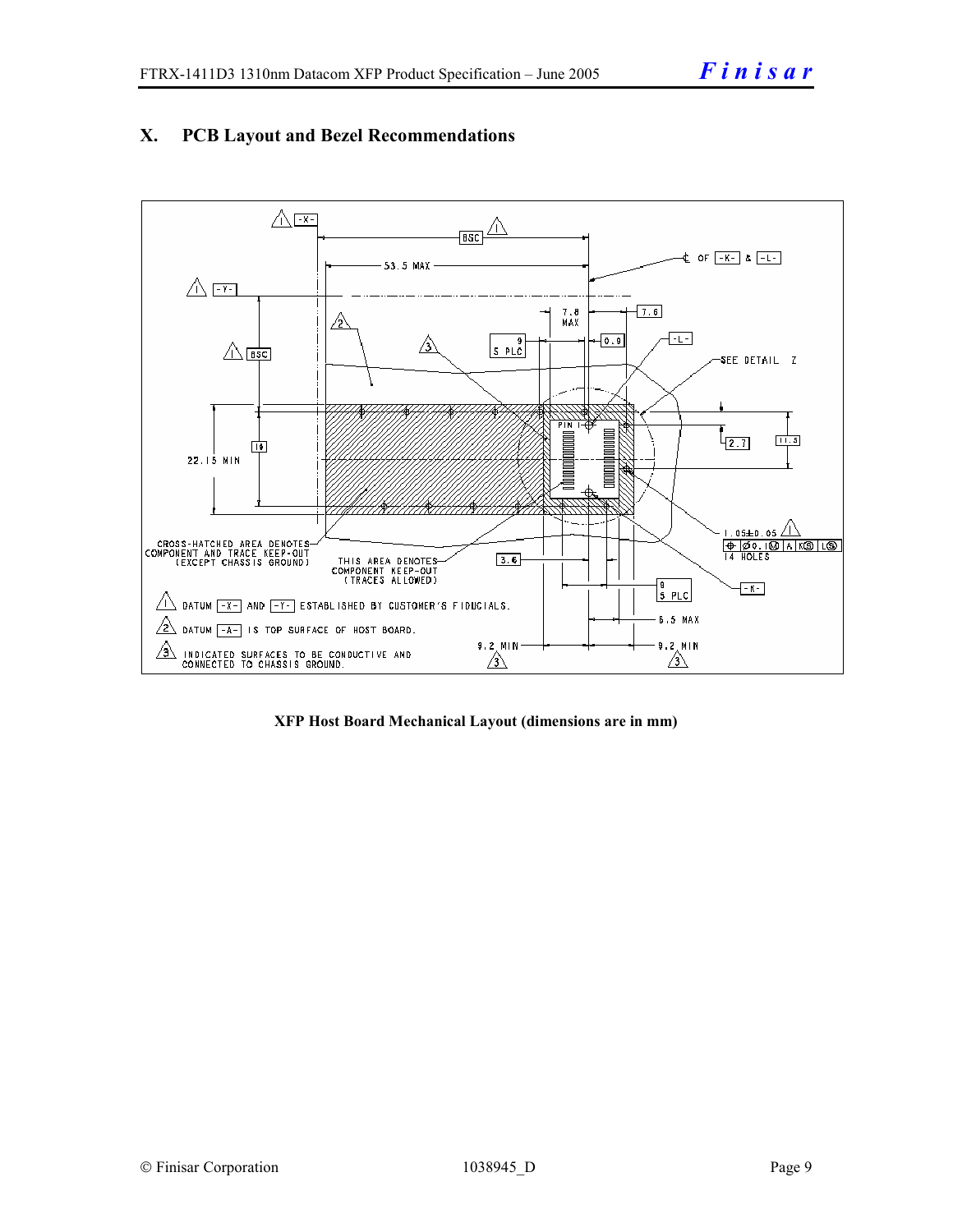

**XFP Detail Host Board Mechanical Layout (dimensions are in mm)** 



#### **XFP Recommended Bezel Design (dimensions are in mm)**